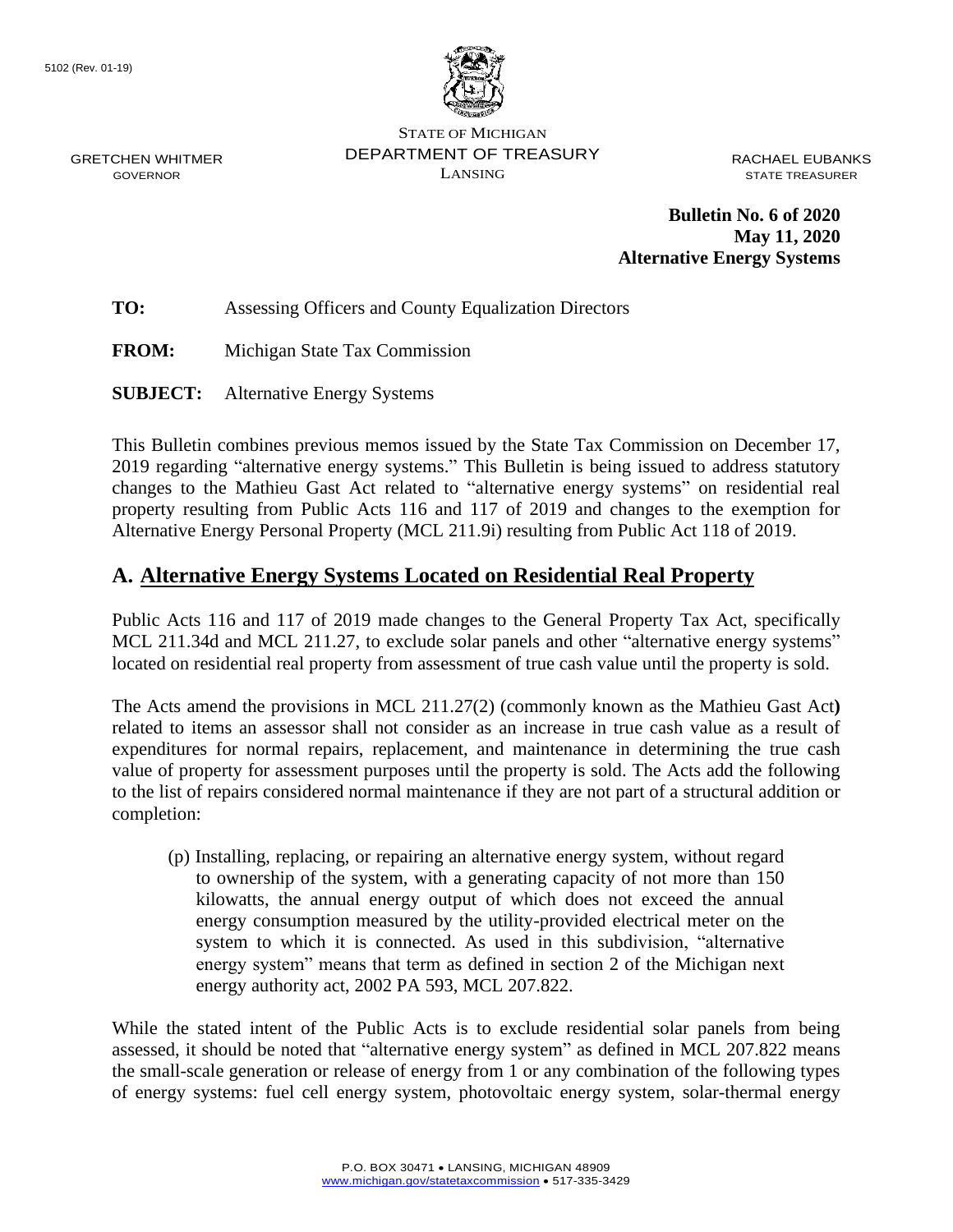system, wind energy system, CHP energy system, microturbine energy system, miniturbine energy system, Stirling cycle energy system, battery cell energy system, clean fuel energy system, electricity storage system, biomass energy system, and thermoelectric energy system. This means that any of these alternative energy systems that meet the requirements of MCL  $211.27(2)(p)$  above are not considered by the assessor as an increase in true cash value when located on residential real property until the property is sold.

Assessors are reminded that they are required to give non-consideration treatment to known qualifying changes to residential real property, regardless of whether the taxpayer has filed Form 865.

As a result of Public Acts 116 and 117 of 2019, the value for any "alternative energy system" located on residential real property may be considered by the assessor as an increase in true cash value *after* the property is sold.

Example 1: An "alternative energy system" was installed in 2019 and the property has not been sold. The assessor would give Mathieu Gast non-consideration to the "alternative energy system" and would not increase the true cash value when preparing the 2020 assessment roll. This is true regardless of whether the taxpayer filed Form 865.

Example 2: An "alternative energy system" was installed in 2018 and the property was sold in 2020. Following the sale, the assessor would examine the value of the alternative energy system improvement to determine if an increase in true cash value for the 2021 assessment roll is warranted.

More detailed information regarding Mathieu Gast non-consideration and examples on how to calculate is contained in Bulletin 7 of 2020, available on the State Tax Commission's website at [www.michigan.gov/statetaxcommission.](http://www.michigan.gov/statetaxcommission)

## **B. Exemption for "Alternative Energy System" under MCL 211.9i**

Public Act 118 of 2019 was effective November 15, 2019. This Act makes changes to the exemption provided for commercial and industrial personal property that is Alternative Energy Personal Property. PA 118 of 2019 provides that Alternative Energy Personal Property that is "an alternative energy system" under MCL 211.9i(3)(a)(*i*) is exempt from the collection of taxes. The exemption applies without regard to ownership of the alternative energy personal property if all requirements are met.

The "Alternative Energy System" referenced in MCL 211.9i(3)(a)(*i*) means that term as it is defined in the Michigan Next Energy Authority Act, PA 593 of 2002 (MCL 207.821 to MCL 207.827). MCL 207.822(c) defines "Alternative Energy System" as the small-scale generation or release of energy from 1 or any combination of the following types of energy systems:

- (i) A fuel cell energy system
- (ii) A photovoltaic energy system
- (iii) A solar-thermal energy system